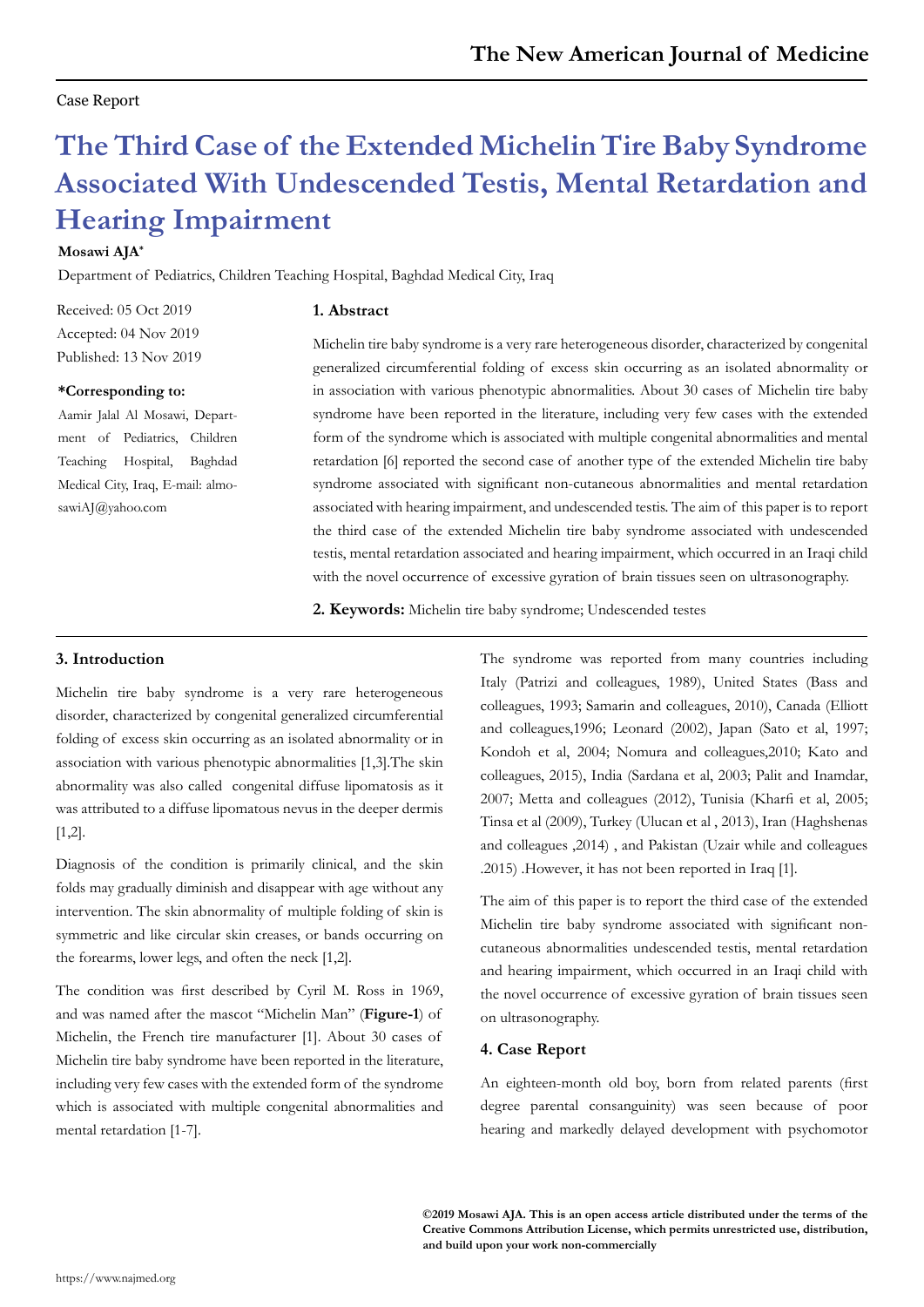retardation. The boy was born at term after an uncomplicated pregnancy. His birth weight was not recorded, but most probably was above 2 Kilograms. At birth, there were multiple skin folds on the upper, lower, neck and genitalia.

He has not shown social smile.

The boy was not sitting or crawling.

He was not responding to name nor looking at faces.

He had poor feeding and growth failure and his weight at the age of eighteen months was 5 kilograms.

He had characteristic craniofacial dysmorphic features including:

- 1. Narrow palpebral fissures (Figure-2A).
- 2. Low set ears with over folded thick helices.
- 3. Upslanting palpebral fissures (Figure-2A).
- 4. Protuding tongue (**Figure-2A**).

The congenital multiple skin folds of Michelin tire baby syndrome on the upper limbs (**Figure-2B**), lower limbs (**Figure-2C**), neck, and genitalia were still present (**Figure-2C**). The boy also had undescended testes and abdominal ultrasound showed that both testes were normal in texture and vascularity, but they were ectopic and located in the lower abdomen. The size of the right testis was (1 X 7.5) centimeters, while the size of the left testis was (1 X 7) centimeters. Brain ultrasound showed excessive gyration of brain tissues. Chromosomal analysis showed a normal male karyotype with 46, XY.

Table-1 summarized the findings in the third case of the extended Michelin tire syndrome associated with significant non-cutaneous abnormalities and mental retardation associated with hearing impairment, undescended testis

Table 1: The findings in the third case of the extended Michelin tire syndrome associated with significant non-cutaneous abnormalities and mental retardation associated with hearing impairment, undescended testis.

| Sporadic                                                               |
|------------------------------------------------------------------------|
| First degree parental consanguinity                                    |
| Congenital multiple skin folds on the upper, lower, neck and genitalia |
| Poor feeding                                                           |
| Growth retardation                                                     |
| Hearing impairment                                                     |
| Psychomotor retardation                                                |
| Dysmorphic facial features                                             |
| Narrow palpebral fissures                                              |
| Low set ears with overfolded thick helices                             |
| Upslanting palpebral fissures                                          |
| Protruding tongue                                                      |
| Undescended testes                                                     |
| Excessive gyration of brain tissue                                     |
|                                                                        |



Figure 1: A sketch he mascot "Michelin Man" of Michelin ,the French tire manufacturer.



**Figure 2: The third case of the extended Michelin tire baby syndrome associated with significant non-cutaneous abnormalities undescended testis, mental retardation and hearing impairment, which occurred in an Iraqi child.** 

#### **5. Discussion**

The extended Michelin tire baby syndrome associated with significant non-cutaneous abnormalities and mental retardation is extremely rare and was reported by very few authors including [3-6], The Elliott type of the extended Michelin tire baby syndrome associated with significant non-cutaneous abnormalities and mental retardation is associated with aural and ocular abnormalities including microphthalmia. [5] From Canada reported the second patient with this type, while [7] most probably reported third case.

[6] Reported the second case of another type of the extended Michelin tire baby syndrome associated with significant noncutaneous abnormalities and mental retardation associated with hearing impairment, undescended testis [6], and in this paper the third case of this is described.